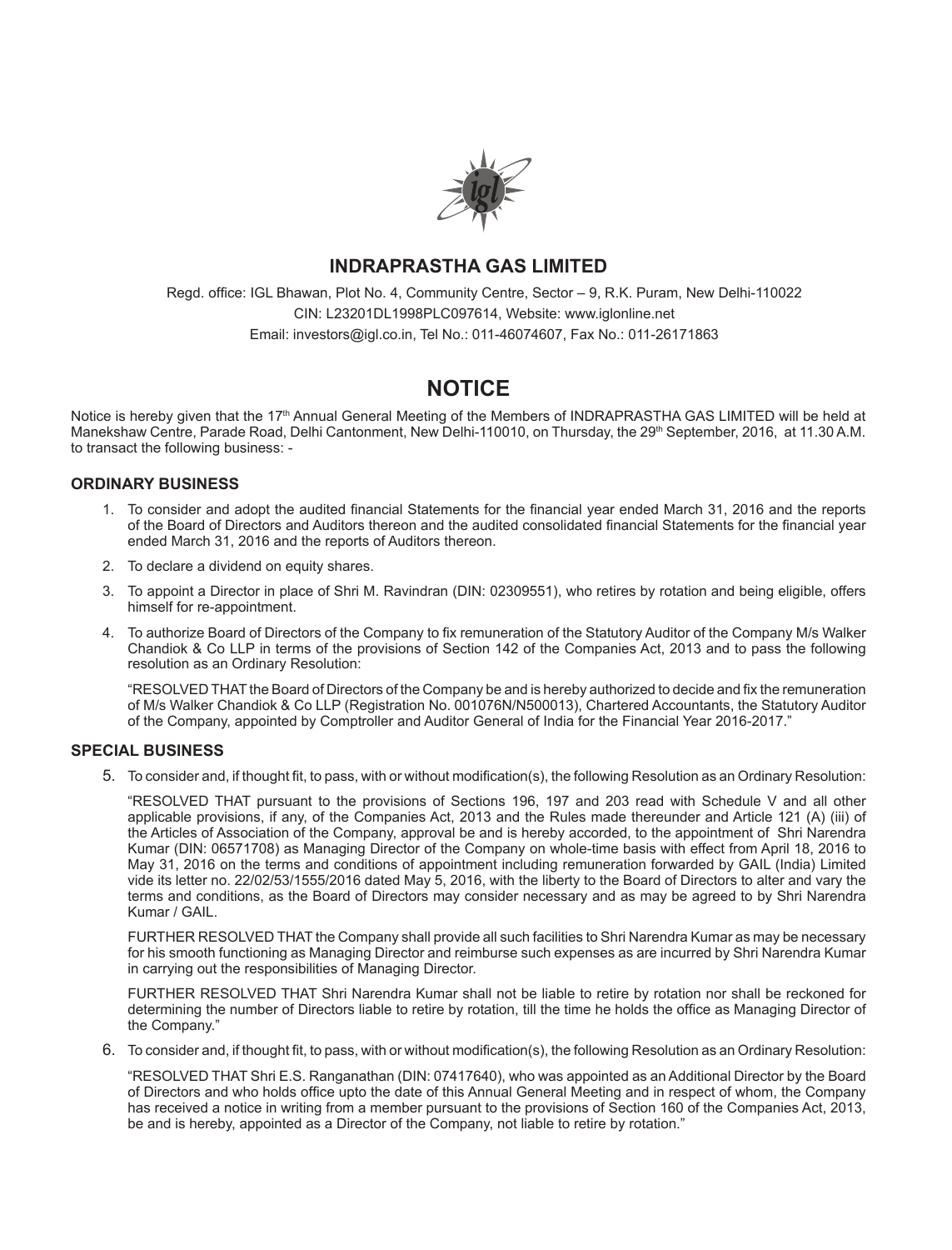

7. To consider and, if thought fit, to pass, with or without modification(s), the following Resolution as an Ordinary Resolution:

"RESOLVED THAT pursuant to the provisions of Sections 196, 197 and 203 read with Schedule V and all other applicable provisions, if any, of the Companies Act, 2013 and the Rules made thereunder and Article 121 (A) (iii) of the Articles of Association of the Company, approval be and is hereby accorded, to the appointment of Shri E.S. Ranganathan (DIN: 07417640) as Managing Director of the Company on whole-time basis with effect from June 1, 2016 to May 31, 2019 on the terms and conditions of appointment including remuneration forwarded by GAIL (India) Limited vide its letter nos. GAIL/CO/TRF/06/2016 dated June 2, 2016 and 22/02/53/2054/2016 (Revised) dated June 9, 2016 with the liberty to the Board of Directors to alter and vary the terms and conditions, as the Board of Directors may consider necessary and as may be agreed to by Shri E.S. Ranganathan / GAIL.

FURTHER RESOLVED THAT the Company shall provide all such facilities to Shri E.S. Ranganathan as may be necessary for his smooth functioning as Managing Director and reimburse such expenses as are incurred by Shri E.S. Ranganathan in carrying out the responsibilities of Managing Director.

FURTHER RESOLVED THAT Shri E.S. Ranganathan shall not be liable to retire by rotation nor shall be reckoned for determining the number of Directors liable to retire by rotation, till the time he holds the office as Managing Director of the Company."

8. To consider and, if thought fit, to pass, with or without modification(s), the following Resolution as an Ordinary Resolution:

"RESOLVED THAT pursuant to the provisions of Section 148 and all other applicable provisions of the Companies Act, 2013 and the Companies (Audit and Auditors) Rules, 2014, the Cost Auditors appointed by the Board of Directors of the Company, to conduct the audit of the cost records of the Company for the financial year ending March 31, 2017, be paid the remuneration as set out in the statement annexed to the Notice convening this Meeting.

RESOLVED FURTHER THAT the Board of Directors of the Company be and is hereby authorised to do all acts and take all such steps as may be necessary, proper or expedient to give effect to this resolution."

9. To consider and, if thought fit, to pass, with or without modification(s), the following Resolution as an Ordinary Resolution:

"RESOLVED THAT pursuant to SEBI (Listing Obligations and Disclosure Requirements) Regulations, 2015 and other applicable provisions, if any, and subject to any modification(s) and re-enactment thereof, consent of the Members be and is hereby accorded to ratify the contract for purchase of APM gas for NCT of Delhi, at a price determined by Government of India from time to time, amounting to Rs. 1010.88 crores, with its related party i.e. GAIL (India) Limited (Nominee of Government of India), during the period April 1, 2015 to March 31, 2016.

RESOLVED FURTHER THAT the Board of Directors of the Company be and is hereby authorized to do all acts, deeds, matters and things that may be necessary, proper, expedient or incidental thereto for the purpose of giving effect to this Resolution."

10. To consider and, if thought fit, to pass, with or without modification(s), the following Resolution as an Ordinary Resolution:

"RESOLVED THAT pursuant to SEBI (Listing Obligations and Disclosure Requirements) Regulations, 2015 and other applicable provisions, if any, and subject to any modification(s) and re-enactment thereof, consent of the Members be and is hereby accorded to ratify the contract for purchase of PMT gas for NCT of Delhi, at a price determined by Government of India from time to time, amounting to Rs. 429.09 crores, with its related party i.e. GAIL (India) Limited (Nominee of Government of India), during the period April 1, 2015 to March 31, 2016.

RESOLVED FURTHER THAT the Board of Directors of the Company be and is hereby authorized to do all acts, deeds, matters and things that may be necessary, proper, expedient or incidental thereto for the purpose of giving effect to this Resolution."

11. To consider and, if thought fit, to pass, with or without modification(s), the following Resolution as a Special Resolution:-

"RESOLVED THAT the consent of the Company be and is hereby accorded to the Board of Directors of the Company under Section 180(1) (c) and other applicable provisions, if any, of the Companies Act, 2013 and rules made there under (including any statutory modification(s) or re-enactment thereof for the time being in force), to borrow by way of loan/debentures (whether secured or unsecured)/bonds/deposits/fund based or non-fund based limits/guarantees from time to time at their discretion, for the purpose of business of the Company, notwithstanding that the money or moneys to be borrowed together with moneys already borrowed by the Company, apart from temporary loans obtained from the Company's bankers in the ordinary course of business, may exceed the aggregate of the paid up share capital and free reserves of the Company, provided however, that the total amount so borrowed shall not exceed Rs. 40,00,00,00,000/- (Rupees Four thousand crores only)."

"RESOLVED FURTHER THAT for the purpose of giving effect to this resolution, the Board be and is hereby authorized to do all acts, deeds, matters and things as it may in its absolute discretion deem necessary, proper or desirable and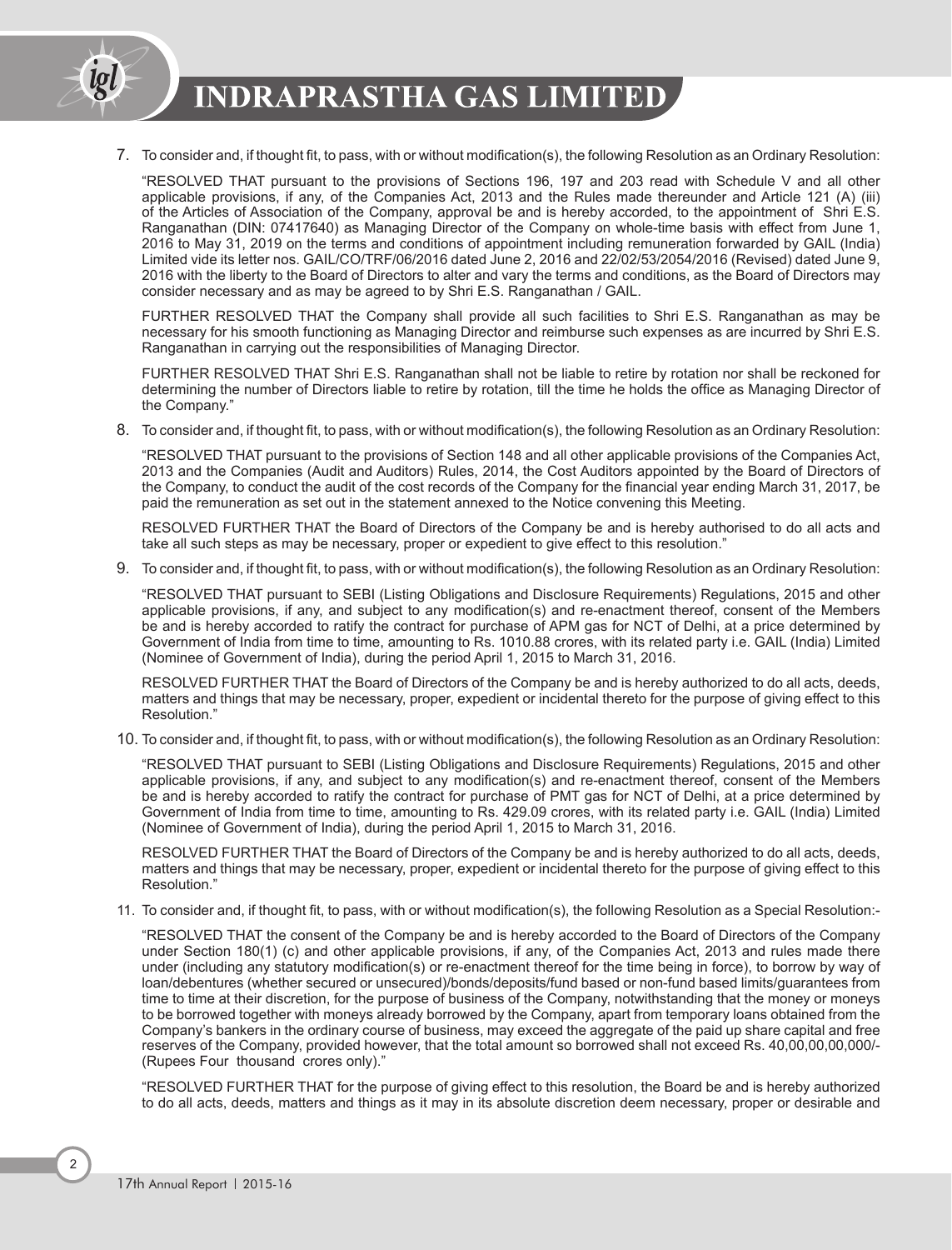to settle any question, difficulty, doubt that may arise in respect of the borrowing(s) aforesaid and further to do all acts, deeds matters and things and to execute all documents, writings as may be necessary, proper or desirable or expedient to give effect to this resolution."

12. To consider and, if thought fit, to pass, with or without modification(s), the following resolution as a Special Resolution:-

"RESOLVED THAT the consent of the Company be and is hereby accorded to the Board of Directors of the Company under Section 180(1) (a) and other applicable provisions, if any, of the Companies Act, 2013 and rules made thereunder (including any statutory modification(s) or re-enactment thereof for the time being in force), to mortgage and/or create charge on all the immovable and movable properties or such assets of the Company wherever situated, present and future and/or with power to enter upon and take possession of the assets of the Company in certain events on such terms and conditions and at such time or times and in such form or manner as it may think fit, to or in favour of Financial Institutions/Banks/Lenders/any other investing agencies and Trustees for the Debenture holders/ bonds/ other financial instruments which may be issued/proposed to be issued, for an aggregate nominal value not exceeding Rs. 40,00,00,00,000/- (Rupees Four thousand crores only) to secure the Term Loans/ Debentures/ bonds/fund based or non-fund based limits/guarantees/other financial instruments/borrowings together with interest, costs, charges, expenses, and other monies including premium payable in this connection in terms of the agreement to be entered into between the Company and Financial Institutions/Banks/ Lenders/any other investing agencies and Trustees for the Debenture holders/ bonds/other financial instruments, such security to rank pari- passu with, or second or subservient to, the mortgages and/or charges already created or to be created by the Company or in such manner as may be agreed to between the concerned parties and as may be thought expedient by the Board."

"RESOLVED FURTHER THAT for the purpose of giving effect to this resolution, the Board be and is hereby authorized to do all acts, deeds, matters and things as it may in its absolute discretion deem necessary, proper or desirable and to settle any question, difficulty, doubt that may arise in respect of creating mortgage/charge as aforesaid and further to do all acts, deeds matters and things and to execute all documents, writings as may be necessary, proper or desirable or expedient to give effect to this resolution."

By Order of the Board

Place: New Delhi (S. K. Jain) (S. K. Jain) (S. K. Jain) (S. K. Jain) (S. K. Jain) (S. K. Jain) (S. K. Jain) (S. K. Jain) (S. K. Jain) (S. K. Jain) (S. K. Jain) (S. K. Jain) (S. K. Jain) (S. K. Jain) (S. K. Jain) (S. Tain) Date : August 22, 2016

sd/-<br>(S. K. Jain)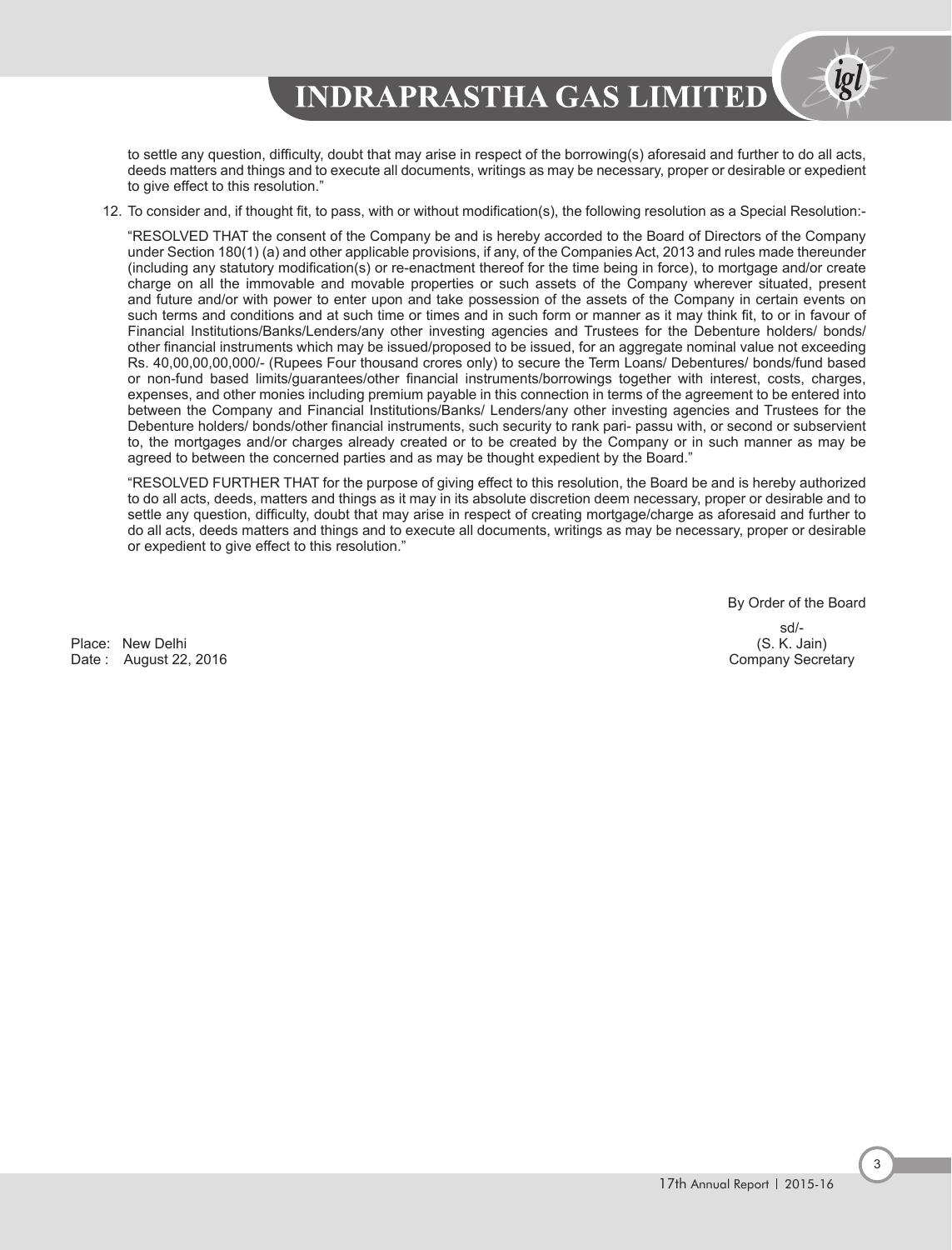

### **Notes:**

- 1. The explanatory statement pursuant to Section 102 of the Companies Act, 2013 is annexed hereto.
- 2. **A MEMBER ENTITLED TO ATTEND AND VOTE AT THE ANNUAL GENERAL MEETING (HEREIN AFTER REFERRED AS 'THE MEETING' OR 'AGM') IS ENTITLED TO APPOINT A PROXY TO ATTEND AND ON A POLL TO VOTE INSTEAD OF HIMSELF AND THE PROXY NEED NOT BE A MEMBER OF THE COMPANY.**
- 3. The instrument appointing a proxy, to be effective, must be duly filled, stamped and must reach the Company's registered office not later than 48 (forty eight) hours before the commencement of the meeting. Proxies submitted on behalf of the companies, societies etc., must be supported by an appropriate resolution/ authority, as applicable.
- 4. A person can act as a proxy on behalf of members not exceeding fifty and holding in the aggregate not more than ten percent of the total share capital of the Company carrying voting rights. A member holding more than ten percent of the total share capital of the Company carrying voting rights may appoint a single person as proxy and such person shall not act as a proxy for any other person or shareholder.
- 5. The Register of Members and Share Transfer Books of the Company will remain closed from September 20, 2016 to September 29, 2016 (both days inclusive) for the purpose of ascertaining the eligibility for payment of dividend.
- 6. The dividend payable on equity shares, if approved by the members, will be paid to those members whose names appear on the Company's Register of Members and as per beneficial owners position received from NSDL & CDSL as at the close of September 19, 2016.



7. Route map of the Venue of AGM

- 8. Members holding shares in physical form are requested to notify change in their address, if any, quoting folio number to Registrar and Transfer Agents (RTA) M/s Karvy Computershare Private Limited, Karvy Selenium Tower B, Plot No 31 & 32, Gachibowli, Financial District, Nanakramguda, Serilingampally, Hyderabad, Andhra Pradesh – 500 032.
- 9. Members are requested to notify any change of Address/ Bank Account Number:
	- a) To the Company's Registrar in respect of their physical share folios; and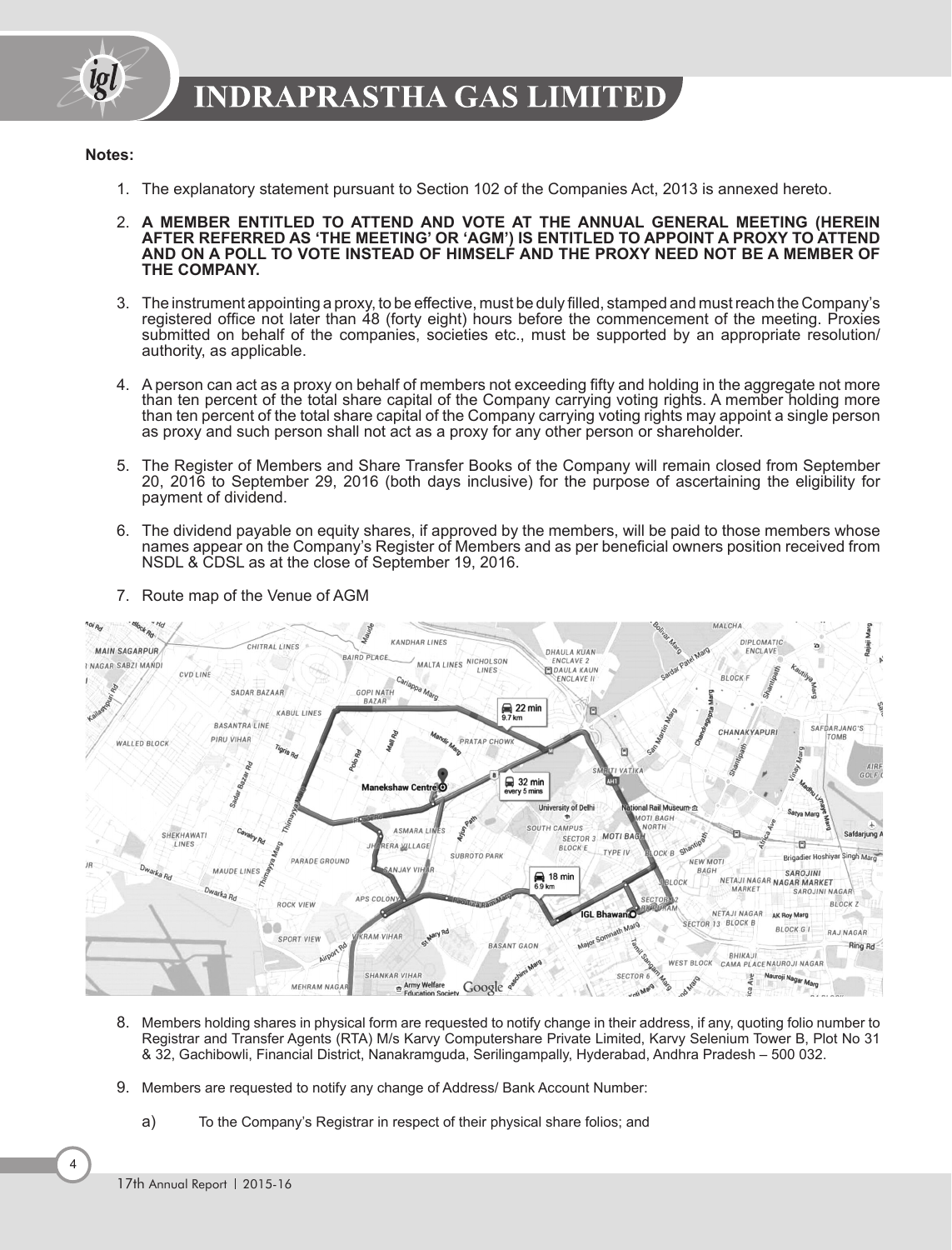- b) To their Depository Participants (DPs) in respect of their Electronic Demat Accounts as the Company is obliged to print the Bank details on the dividend warrant as furnished by NSDL/ CDSL.
- 10. Members may correspond with the RTA /Company to claim dividends, which remain unclaimed. In this regards, Members are requested to note that dividends not encashed or claimed within seven years from the date of transfer to the Company's Unpaid Dividend Account, will be transferred to the Investor Education and Protection Fund.
- 11. Members are requested to send their queries, if any, atleast 10 days in advance of meeting so that the information can be made available at the meeting.
- 12. Members are requested to bring their copy of the Annual Report to the Meeting and no copy would be provided at AGM venue.
- 13. Documents referred in the accompanying Notice shall be open for inspection at the registered office of the Company on all working days except Saturdays and holidays between 1030 hours to 1230 hours upto the date of conclusion of AGM.
- 14. The business set out in the Notice will be transacted through Electronic voting system and the Company is providing facility for voting through electronic means. Instructions and other related information for e-voting is provided herein below. Further the Company will also send communication relating to remote e-voting which inter alia would contain details about user ID and password along with copy of this Notice to the members separately.
- 15. In exercise of powers conferred by Section 139 of the Companies Act, 2013, the Comptroller and Auditor General of India vide its letter dated August 12, 2016, has appointed M/s Walker Chandiok & Co LLP, Chartered Accountants as Statutory Auditors of the Company for the financial year 2016-17. M/s. Deloitte Haskins & Sells, Chartered Accountants, present Statutory Auditors of the Company will retire at the ensuing Annual General Meeting of the Company.
- 16. Voting through electronic means:
	- a) Pursuant to the provisions of Section 108 of the Companies Act, 2013 read with the Companies (Management and Administration) Rules, 2014, (hereinafter referred as "the Rules"), as amended and the provisions of the Securities and Exchange Board of India (Listing Obligations and Disclosure Requirements) Regulations, 2015, the Company has made necessary arrangements for remote e-voting facility to its members to enable them to cast their votes electronically.
	- b) The Company has engaged the services of Karvy Computershare Private Limited ("Karvy") as the Authorised Agency to provide remote e-voting facilities.
	- c)The Board of Directors has appointed Shri V.K. Sharma, Company Secretary in practice as the Scrutinizer, for conducting the remote e-voting process and poll in a fair and transparent manner.
	- d) Members are requested to carefully read the instructions for remote e-voting before casting their vote.
	- e) The remote e-voting period will commence at 9.00 a.m. on September 26, 2016 and will end at 5.00 p.m. on September 28, 2016.
	- f) The cut-off date (i.e. the record date) for the purpose of remote e-voting or poll is September 22, 2016. A person, whose name is recorded in the register of members or in the register of beneficial owners maintained by the depositories as on the cut-off date, i.e September 22, 2016 shall be entitled to avail the facility of remote e-voting/Ballot Paper.
	- g) The procedure and instructions for remote e-voting are as under:
		- (A) In case a Member receives an email from Karvy [for Members whose email IDs are registered with the Company/Depository Participants(s)]:
			- i. Launch internet browser by typing the URL: https://evoting.karvy.com.
			- ii. Enter the login credentials (i.e. User ID and password as mentioned in email). In case of physical folio, User ID will be EVEN (E-Voting Event Number) xxxx followed by folio number. In case of Demat account, User ID will be your DP ID and Client ID. However, if you are already registered with Karvy for e-voting, you can use your existing User ID and password for casting your vote.

løl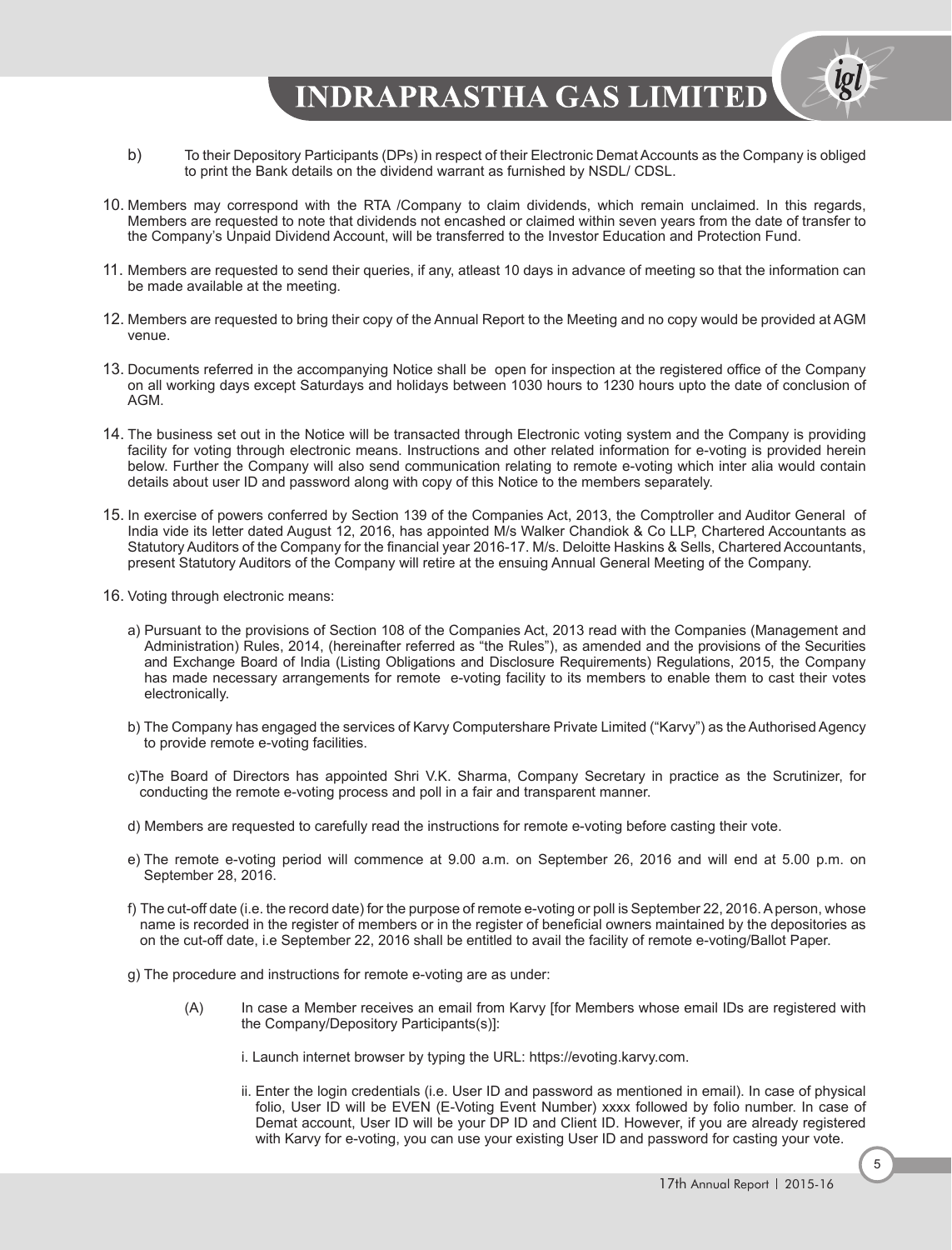

- iii. After entering these details appropriately, click on "LOGIN".
- iv. You will now reach password change menu wherein you are required to mandatorily change your password. The new password shall comprise of minimum 8 characters with at least one upper case (A- Z), one lower case (a-z), one numeric value (0-9) and a special character  $(\textcircled{a},\textcircled{t},\textcircled{s},\textcircled{t})$ . The system will prompt you to change your password and update your contact details like mobile number, email ID etc. on first login. You may also enter a secret question and answer of your choice to retrieve your password in case you forget it. It is strongly recommended that you do not share your password with any other person and that you take utmost care to keep your password confidential.
- v. You need to login again with the new credentials.
- vi. On successful login, the system will prompt you to select the "EVENT" i.e., **''Indraprastha Gas Limited'.**
- vii. On the voting page, enter the number of shares (which represents the number of votes) as on the cut-off date under "FOR/AGAINST" or alternatively, you may partially enter any number in "FOR" and partially "AGAINST" but the total number in "FOR/AGAINST" taken together shall not exceed your total shareholding as mentioned herein above. You may also choose the option ABSTAIN. If the Member does not indicate either "FOR" or "AGAINST" it will be treated as "ABSTAIN" and the shares held will not be counted under either head.
- viii. Members holding multiple folios/demat accounts shall choose the voting process separately for each folio/demat accounts.
- ix. Voting has to be done for each item of the notice separately. In case you do not desire to cast your vote on any specific item, it will be treated as abstained.
- x. You may then cast your vote by selecting an appropriate option and click on "Submit".
- xi. A confirmation box will be displayed. Click "OK" to confirm else "CANCEL" to modify. Once you have voted on the resolution(s), you will not be allowed to modify your vote. During the voting period, Members can login any number of times till they have voted on the resolution(s).
- xii. Corporate/Institutional Members (i.e. other than Individuals, HUF, NRI etc.) are also required to send scanned certified true copy (PDF Format) of the Board Resolution/Authority Letter etc., together with attested specimen signature(s) of the duly authorised representative(s), to the Scrutinizer at email vijay.sharma@vkscosecy.com with a copy marked to evoting@karvy. com. The scanned image of the above mentioned documents should be in the naming format **"Corporate Name\_Event No."**
- (B) In case of Members receiving physical copy of Notice [for Members whose email IDs are not registered with the Company/Depository Participants (s)]:
	- i. E-Voting Event Number XXXX (EVEN), User ID and Password as provided on the cover page of notice.
	- ii. Please follow all steps from Sl. No. (i) to (xii) above to cast your vote by electronic means.

#### **Other Instructions**

- I. In case of any query and/or grievance, in respect of voting by electronic means, Members may refer to the Help & Frequently Asked Questions (FAQs) and E-voting user manual available at the download section of https://evoting. karvy.com (Karvy Website) or contact Mr. Srikrishna P, (Unit: Indraprastha Gas Limited) of Karvy Computershare Private Limited, Karvy Selenium Tower B, Plot 31-32, Gachibowli, Financial District, Nanakramguda, Hyderabad - 500 032 or at evoting@karvy.com or phone no. 040 – 6716 2222 or call Karvy's toll free No. 1-800-34-54-001 for any further clarifications.
- II. You can also update your mobile number and e-mail id in the user profile details of the folio which may be used for sending future communication(s).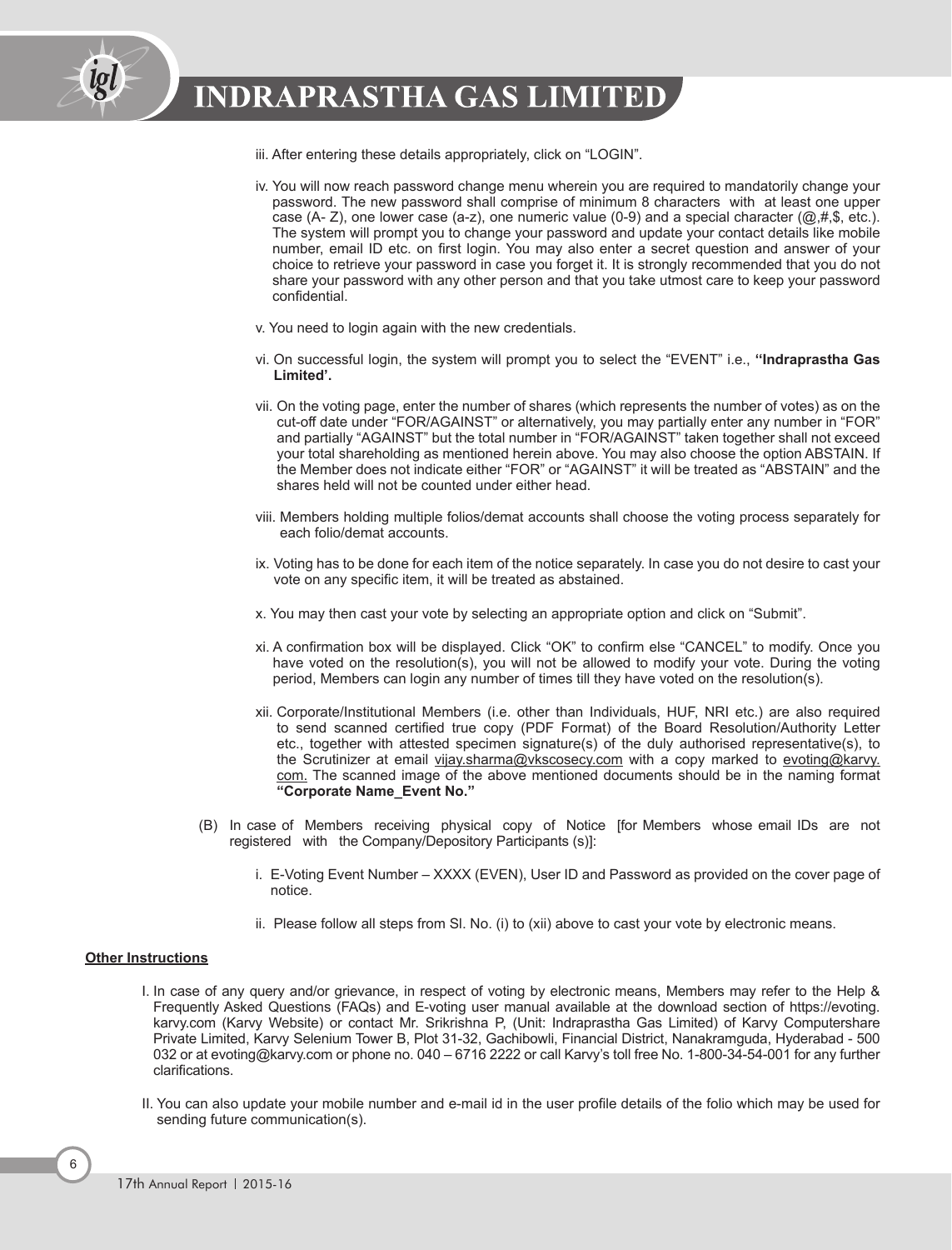- III. In case any person becomes member of the Company after dispatch of Notice of AGM and holds shares as on the cut-off date for e-voting i.e., September 22, 2016, he/she may obtain the User ID and Password in the manner as mentioned below :
	- i. If the mobile number of the member is registered against shares held in demat form, the member may send SMS: MYEPWD <space> DP ID Client ID to 9212993399

Example for NSDL:

MYEPWD <SPACE> IN12345612345678

Example for CDSL:

MYEPWD <SPACE> 1402345612345678

ii. If the mobile number of the member is registered against shares held in physical form the member may send SMS: MYEPWD <space> Event no. + Folio no. to 9212993399.

Example for Physical:

MYEPWD <SPACE> XXXX1234567890

iii. If e-mail address or mobile number of the member is registered against Folio No. / DP ID Client ID, then on the home page of https://evoting.karvy.com, the member may click "Forgot Password" and enter Folio No. or DP ID Client ID and PAN to generate a password.

iv. Member may call Karvy's toll free number 1800-3454-001.

- v. Member may send an e-mail request to evoting@karvy.com. However, Karvy shall endeavour to send User ID and Password to those new Members whose mail ids are available.
- h) Once the vote on a resolution is cast by a Member, the Member shall not be allowed to modify it subsequently. The Company shall also provide facility for voting through polling at the Meeting and members attending the meeting who have not already casted their vote by remote e-voting shall be able to exercise their right to vote at the AGM. A Member can opt for only single mode of voting i.e. through Remote e-voting or voting at the AGM. If a Member casts votes by both modes then voting done through Remote e-voting shall prevail and vote at the AGM shall be treated as invalid.
- i) The Members who have casted their vote by remote e-voting prior to the meeting may also attend the meeting but shall not be entitled to cast their vote again.
- j) The voting rights of the Members shall be in proportion to the paid-up value of their shares in the equity capital of the Company as on the cut-off date (i.e. the record date), being September 22, 2016. A person who is not a member as on the cut-off date should treat this notice for information purpose only.
- k) The results shall be declared on or after the AGM. The results along with the Scrutinizer's Report, shall also be placed on the website of the Company (www.iglonline.net) and on Karvy's website (https://evoting.karvy.com).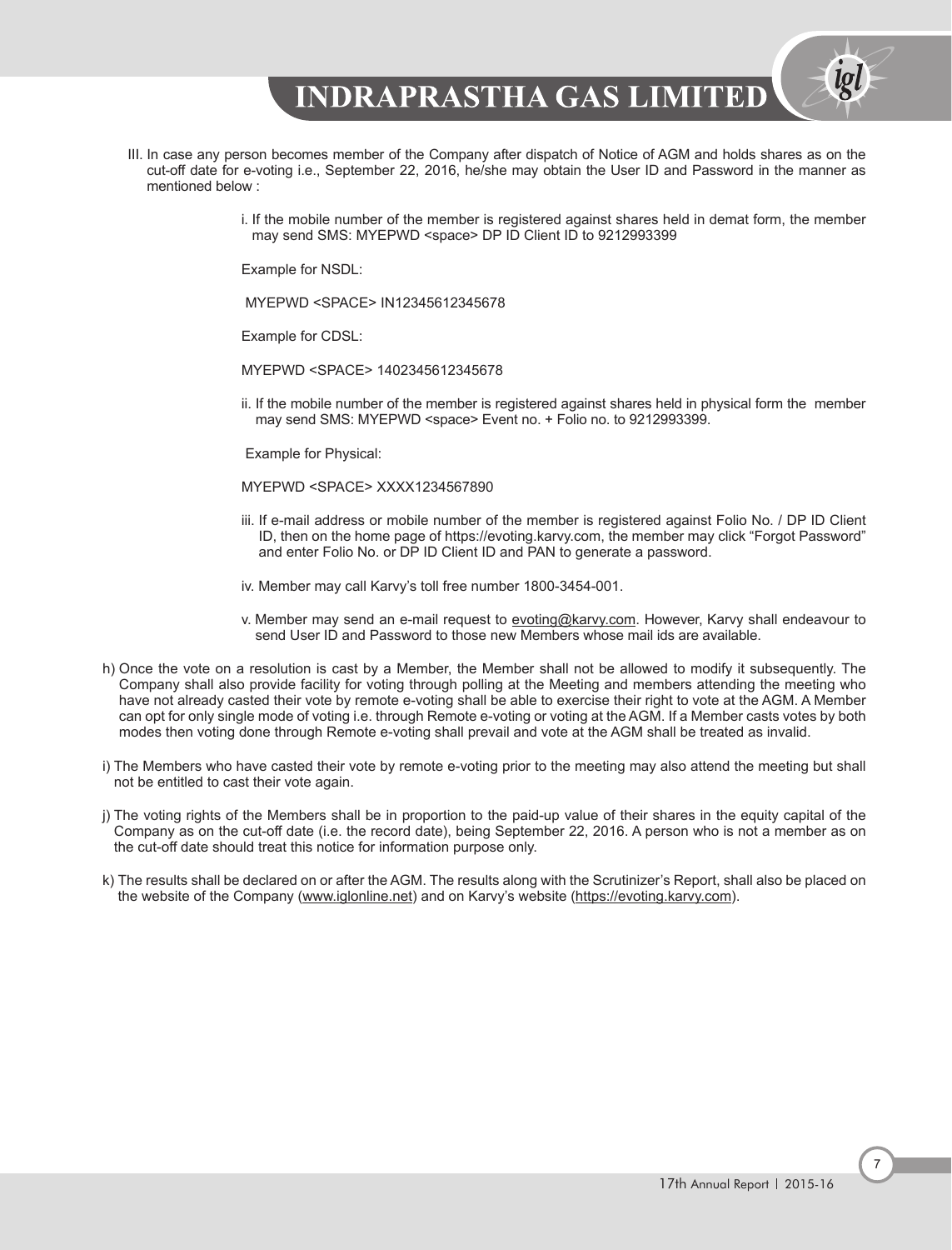

# **Explanatory Statement Pursuant to Section 102 of the Companies Act, 2013**

#### **Item No. 5**

In terms of Article 121 A (iii) of the Articles of Association of the Company, Shri Narendra Kumar was nominated by GAIL (India) Limited (GAIL) as Managing Director w.e.f. April 18, 2013 for a period of three years. Accordingly, Board of Directors appointed Shri Narendra Kumar as Managing Director on the terms & conditions of appointment including remuneration forwarded by GAIL vide its letter nos. GAIL/CO/ TRF/04/2013 dated April 16, 2013 and 22/02/53/1555/2013 dated April 17, 2013.

At 14<sup>th</sup> AGM of the Company held in the year 2013, Shareholders approval was accorded for the appointment of Shri Narendra Kumar as Managing Director w.e.f. April 18, 2013 for a period of three years i.e. till April 17, 2016.

GAIL further extended the tenure of Shri Narendra Kumar as Managing Director w.e.f. April 18, 2016 to May 31, 2016. Accordingly, Board of Directors extended tenure of Shri Narendra Kumar as Managing Director on the terms & conditions of appointment including remuneration forwarded by GAIL vide its letter no. 22/02/53/1555/2016 dated May 5, 2016.

Major terms & conditions of his appointment as Managing Director are as under:

- I. Shri Narendra Kumar shall have the power of general conduct and management of the business and affairs of the Company.
- II. Salary:

Shri Narendra Kumar shall draw his salary and benefits as per his service conditions from GAIL and in respect of which all expenses including contributions towards Provident Fund, Pension and Gratuity shall be reimbursed to GAIL by the Company as stated more particularly herein under:

Pay Scale : Rs. 62,000 – 80,000/-

| <b>PARTICULARS</b>                     | <b>Rs./MONTH</b> |
|----------------------------------------|------------------|
| Basic Pay                              | 80,000           |
| Variable DA (112.4% w.e.f. 01.01.2016) | 92.381           |
| <b>PP Stagnation</b>                   | 2.190            |
| Perks & allowances                     | 40.273           |
| Secondment Allowance                   | 8.000            |

Variable DA : VDA is subject to change every quarter.

Housing : Shri Narendra Kumar is entitled for accommodation as per the rules of GAIL.

Company Car & Telephone : Car and Telephone to be provided by the Company or reimbursement to be made as per his entitlement.

Other Benefits : Shri Narendra Kumar is also entitled to reimbursement of cost of spectacles and medical reimbursement for self and dependent family members, briefcase, newspaper reimbursement, leave encashment etc. as per GAIL Rules, which will be borne by the Company. In addition he is entitled for incentive under Performance Related Pay (PRP) as per GAIL rules.

Pension and other superannuation benefits : Shri Narendra Kumar remains on the rolls of GAIL and therefore shall be governed by the Rules and Regulations of GAIL in respect of superannuation benefit fund.

His brief resume, the nature of his expertise in specific functional areas, names of companies in which he hold directorship, committee memberships/ chairmanships, his shareholding etc., are separately annexed hereto.

The Board of Directors recommends the resolution set out in item no. 5 for your approval.

Other than Shri Narendra Kumar and his relatives none of the Directors, Key Managerial Personnel of the Company or their relatives are considered to be interested in the resolution.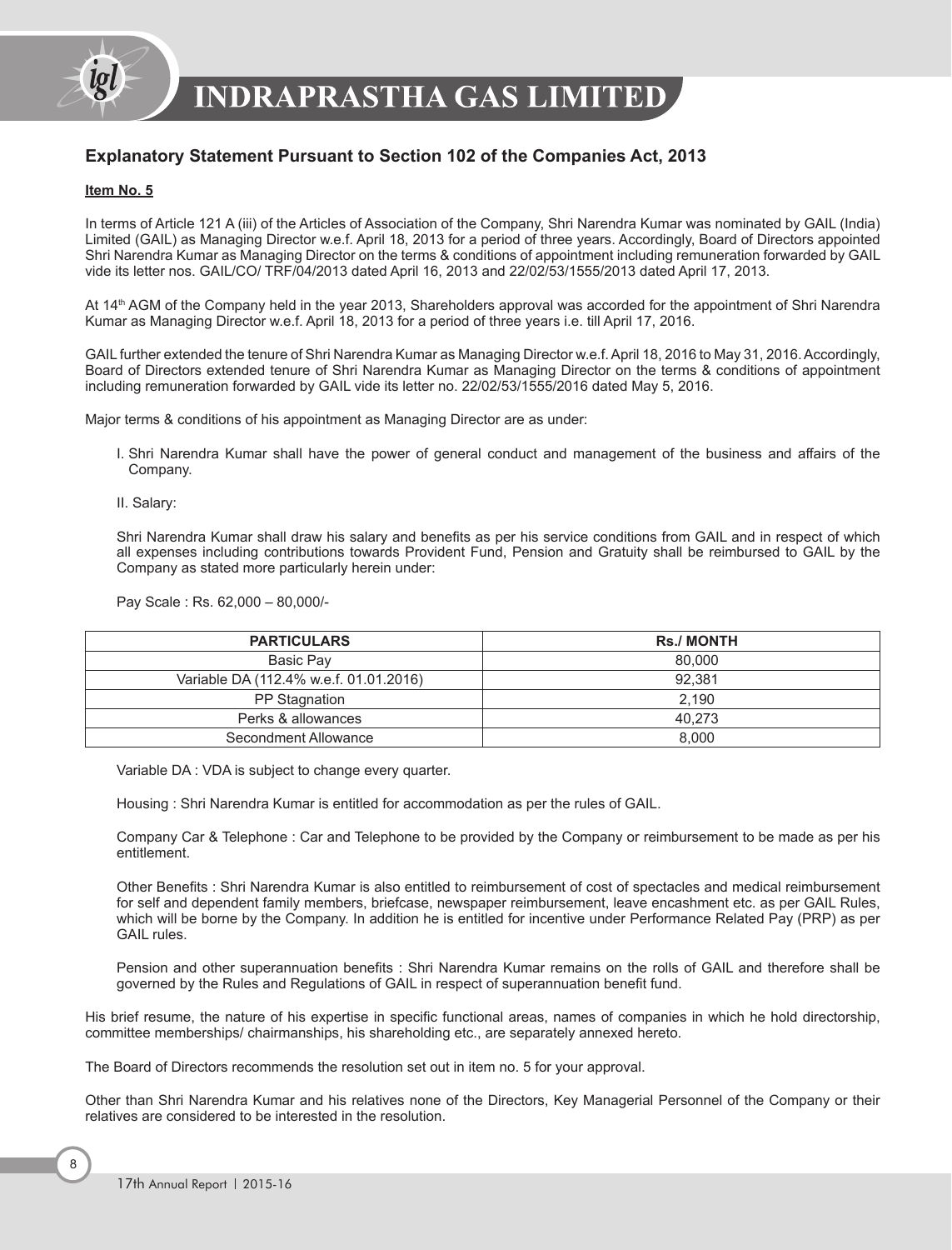

The Board of Directors appointed Shri E.S. Ranganathan (DIN: 07417640), as an Additional Director w.e.f. June 1, 2016. As per the provisions of Section 161 of the Companies Act, 2013, he shall hold office upto the date of Annual General Meeting. The Company has received a notice under Section 160 of the Companies Act, 2013 from a member proposing his candidature for the Directorship of the Company.

In terms of Article 121 A (iii) of the Articles of Association of the Company, Shri E.S. Ranganathan was nominated by GAIL (India) Limited (GAIL) as Managing Director w.e.f. June 1, 2016 for a period of three years on the terms & conditions of appointment including remuneration forwarded by GAIL vide its letter nos. GAIL/CO/ TRF/06/2016 dated June 2, 2016 and 22/02/53/2054/2016(Revised) dated June 9, 2016. Accordingly, Board of Directors appointed Shri E.S. Ranganathan as Managing Director.

Major terms & conditions of his appointment as Managing Director are as under:

I. Shri E.S. Ranganathan shall have the power of general conduct and management of the business and affairs of the Company.

II. Salary:

Shri E.S. Ranganathan shall draw his salary and benefits as per his service conditions from GAIL and in respect of which all expenses including contributions towards Provident Fund, Pension and Gratuity shall be reimbursed to GAIL by the Company as stated more particularly herein under:

Pay Scale : Rs. 62,000 – 80,000/-

| <b>PARTICULARS</b>                     | <b>Rs./MONTH</b> |
|----------------------------------------|------------------|
| Basic Pay                              | 79.780           |
| Variable DA (112.4% w.e.f. 01.04.2016) | 94.596           |
| PP Stagnation                          | 4,380            |
| Perks & allowances                     | 41,238           |
| Secondment Allowance                   | 8.000            |
| HRA @ 30% of Basic + PP Stagnation     | 25.248           |

Variable DA : VDA is subject to change every quarter.

Housing : Shri E.S. Ranganathan is drawing HRA.

Company Car & Telephone : Car and Telephone to be provided by the Company or reimbursement to be made as per his entitlement.

Other Benefits : Shri E.S. Ranganathan is also entitled to reimbursement of cost of spectacles and medical reimbursement for self and dependent family members, briefcase, newspaper reimbursement, leave encashment etc. as per GAIL Rules, which will be borne by the Company. In addition he is entitled for incentive under Performance Related Pay (PRP) as per GAIL rules.

Pension and other superannuation benefits : Shri E.S. Ranganathan remains on the rolls of GAIL and therefore shall be governed by the Rules and Regulations of GAIL in respect of superannuation benefit fund.

His brief resume, the nature of his expertise in specific functional areas, names of companies in which he hold directorship, committee memberships/ chairmanships, his shareholding etc., are separately annexed hereto.

The Board of Directors recommends the resolutions set out in item no. 6&7 for your approval.

Other than Shri E.S. Ranganathan and his relatives none of the Directors, Key Managerial Personnel of the Company or their relatives are considered to be interested in the resolutions.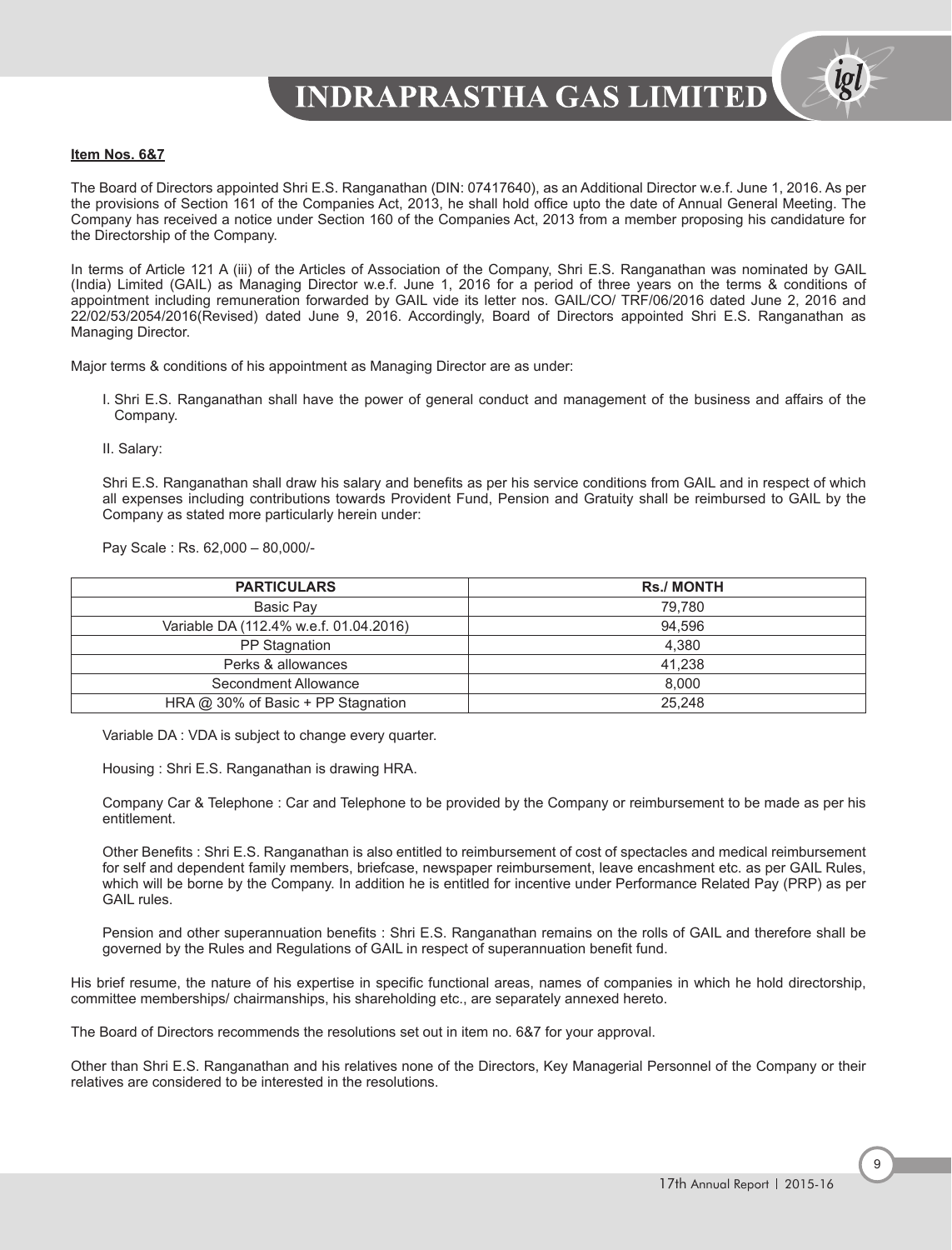

### **Item No. 8**

The Board, on the recommendation of the Audit Committee, has approved the appointment M/s. Chandra Wadhwa & Co., New Delhi, Cost Accountants as the Cost Auditor of the Company for the financial year 2016-17. The remuneration proposed to be paid to the Cost Auditors, would be Rs. 2,25,000 (Rupees two lakh twenty five thousand only) plus out of pocket expenses with a cap of 10% of the fees, cost of travel (in case meeting to be attended by them takes place outside NCT of Delhi) on actuals and applicable taxes.

In accordance with the provisions of Section 148 of the Act read with the Companies (Audit and Auditors) Rules, 2014, the remuneration payable to the Cost Auditors has to be ratified by the shareholders of the Company.

Accordingly, the Board of Directors recommends the resolution set out at Item No. 8 for approval of the shareholders as Ordinary Resolution for ratification of the remuneration payable to the Cost Auditors for the financial year ending March 31, 2017.

None of the Directors / Key Managerial Personnel of the Company / their relatives is, in any way, concerned or interested in the resolution.

#### **Item No. 9**

In terms of the SEBI (Listing Obligations and Disclosure Requirements) Regulations, 2015 (Listing Regulations), GAIL (India) Limited ('GAIL') is a related party of the Company. During the financial year 2015-16, the Company under a contract with GAIL (Nominee of Government of India) for NCT of Delhi, purchased APM gas amounting to Rs. 1010.88 crores, at a price determined by Government of India, from time to time. The purchases under this contract exceed 10% of the annual turnover of the Company as per the last audited financial statement i.e. of financial year 2015-16. Pursuant to the Listing Regulations, the said transaction is a material related party transaction and thus, requires Shareholders' approval by way of Ordinary Resolution.

Except Shri M. Ravindran none of the Directors, Key Managerial Personnel (KMP) and any relative of the Directors of the Company is in any way, concerned or interested in passing of the said resolution as set out in resolution at item no. 9 except to the extent of their shareholding in both the companies, if any.

#### **Item No. 10**

In terms of the SEBI (Listing Obligations and Disclosure Requirements) Regulations, 2015 (Listing Regulations), GAIL (India) Limited ('GAIL') is a related party of the Company. During the financial year 2015-16, the Company under a contract with GAIL (Nominee of Government of India) for NCT of Delhi, purchased PMT gas amounting to Rs. 429.09 crores, at a price determined by Government of India, from time to time. The purchases under this contract exceed 10% of the annual turnover of the Company as per the last audited financial statement i.e. of financial year 2015-16. Pursuant to the Listing Regulations, the said transaction is a material related party transaction and thus, requires Shareholders' approval by way of Ordinary Resolution.

Except Shri M. Ravindran none of the Directors, Key Managerial Personnel (KMP) and any relative of the Directors of the Company is in any way, concerned or interested in passing of the said resolution as set out in resolution at item no. 10 except to the extent of their shareholding in both the companies, if any.

#### **Item No. 11**

In terms of the provisions of section 180(1) (c) of the Companies Act, 2013, the consent of the members by a special resolution is necessary to borrow moneys in excess of the aggregate of the paid up share capital and free reserves of the Company, apart from temporary loans obtained from the Company's bankers in the ordinary course of business.

The Company may require fund based limits for borrowing money from Banks/other financial institutions for capital expenditure in existing/new cities as well as for working capital requirement for running day to day activities. Non fund based limits are required to issue bank guarantees/performance bank guarantees to various authorities like PNGRB for Performance bonds, creditors for gas such as GAIL, BPCL etc.

Presently, the Company is not utilizing any fund based limit as the entire loan taken earlier has already been repaid. However, the Company is using non-fund based limit for opening of letter of credits/bank guarantees. Your Company is participating in bids invited from PNGRB for development of City Gas Distribution network in cities. The Bid bonds and the performance bonds shall be required for these cities in case IGL becomes the successful bidder. Recently IGL participated in the 6<sup>th</sup> round of PNGRB bidding and has received letter of intent from PNGRB for grant of authorization for development of CGD network in the Geographical Area of Rewari District of Haryana.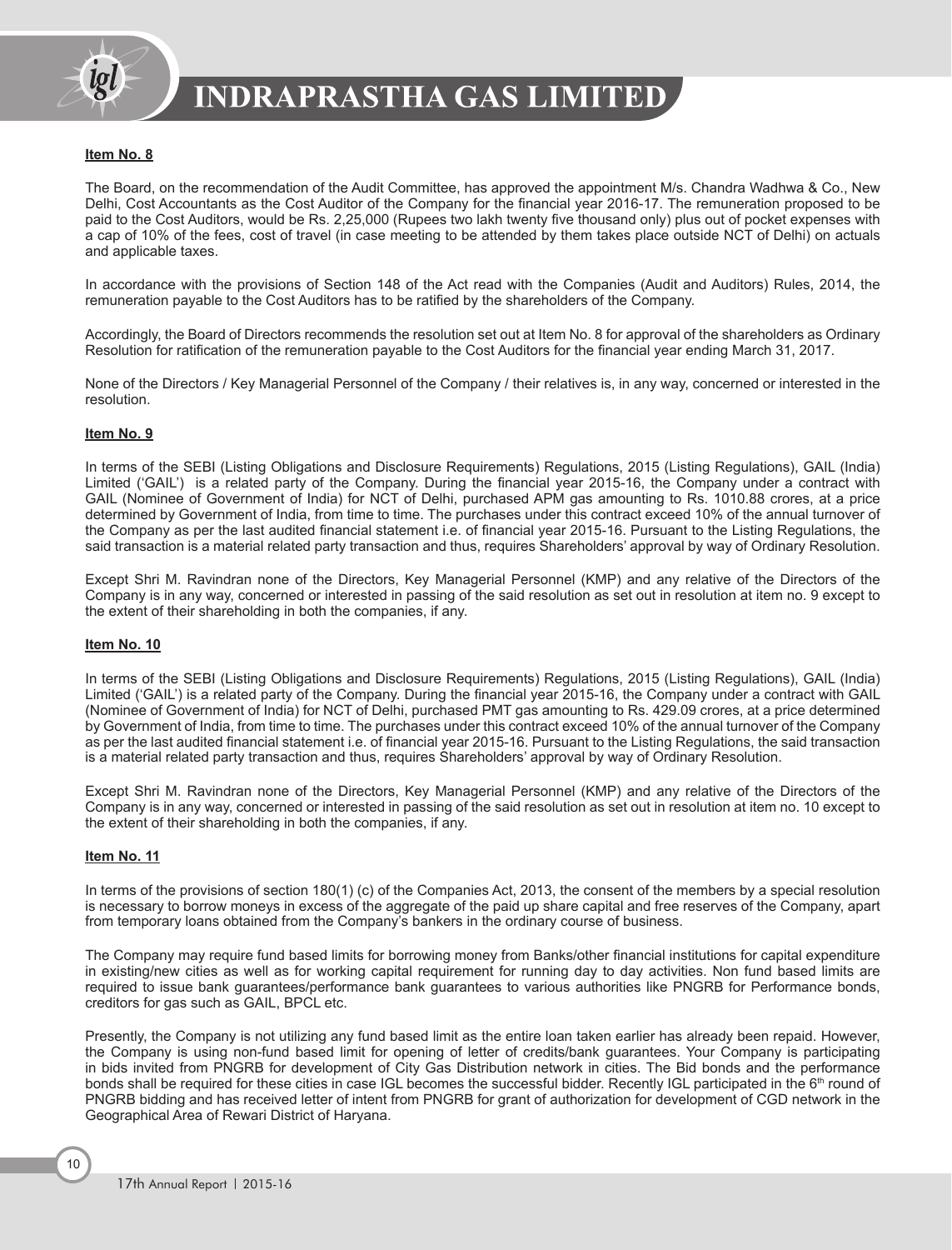As required by provisions of section 180(1) (c) of the Companies Act, 2013 and keeping in view the Company's business requirements and its growth plans, it is considered desirable to keep the said limit to Rs. 4000 crores (Rupees four thousand crores only).

Accordingly, the Board of Directors recommend the resolution set out at Item No. 11 for your approval by way of a special resolution.

None of the Directors/Key Managerial Personnel of the Company/their relatives is, in any way, concerned or interested in the resolution.

#### **Item No. 12**

In terms of the provisions of Section 180(1) (a) of the Companies Act, 2013, the consent of the members by a special resolution is necessary to lease or otherwise dispose off the whole or substantially the whole of the undertaking of the Company or where the Company owns more than one undertaking the whole or substantially the whole of any such undertakings. Since mortgaging by the Company of its movable or immovable properties in favour of various Financial Institutions/ Banks/Lenders/any other investing agencies and Trustees for availing Term Loans/Debentures/bonds/fund based or non-fund based limits/guarantees/ other financial instruments/borrowings is regarded as disposal of the Company's properties/ undertakings, it is necessary for the members to pass the resolution under Section 180 (1) (a) of the Companies Act, 2013 by way of special resolution.

As required by provisions of section 180 (1) (a) of the Companies Act, 2013 and keeping in view the Company's business requirements and its growth plans, it is considered desirable to keep the said limit to Rs. 4000 crores (Rupees four thousand crores only) in line with borrowings powers envisaged for the Board.

Accordingly, the Board of Directors recommend the resolution set out at Item No. 12 for your approval by way of a special resolution.

None of the Directors / Key Managerial Personnel of the Company / their relatives is, in any way, concerned or interested in the resolution.

By Order of the Board

Place: New Delhi (S. K. Jain) (S. K. Jain) (S. K. Jain) (S. K. Jain) (S. K. Jain) (S. K. Jain) (S. K. Jain) (S. K. Jain) (S. K. Jain) (S. K. Jain) (S. K. Jain) (S. K. Jain) (S. K. Jain) (S. K. Jain) (S. R. Jain) (S. R. Jai Date: August 22, 2016

sd/-<br>(S. K. Jain)

11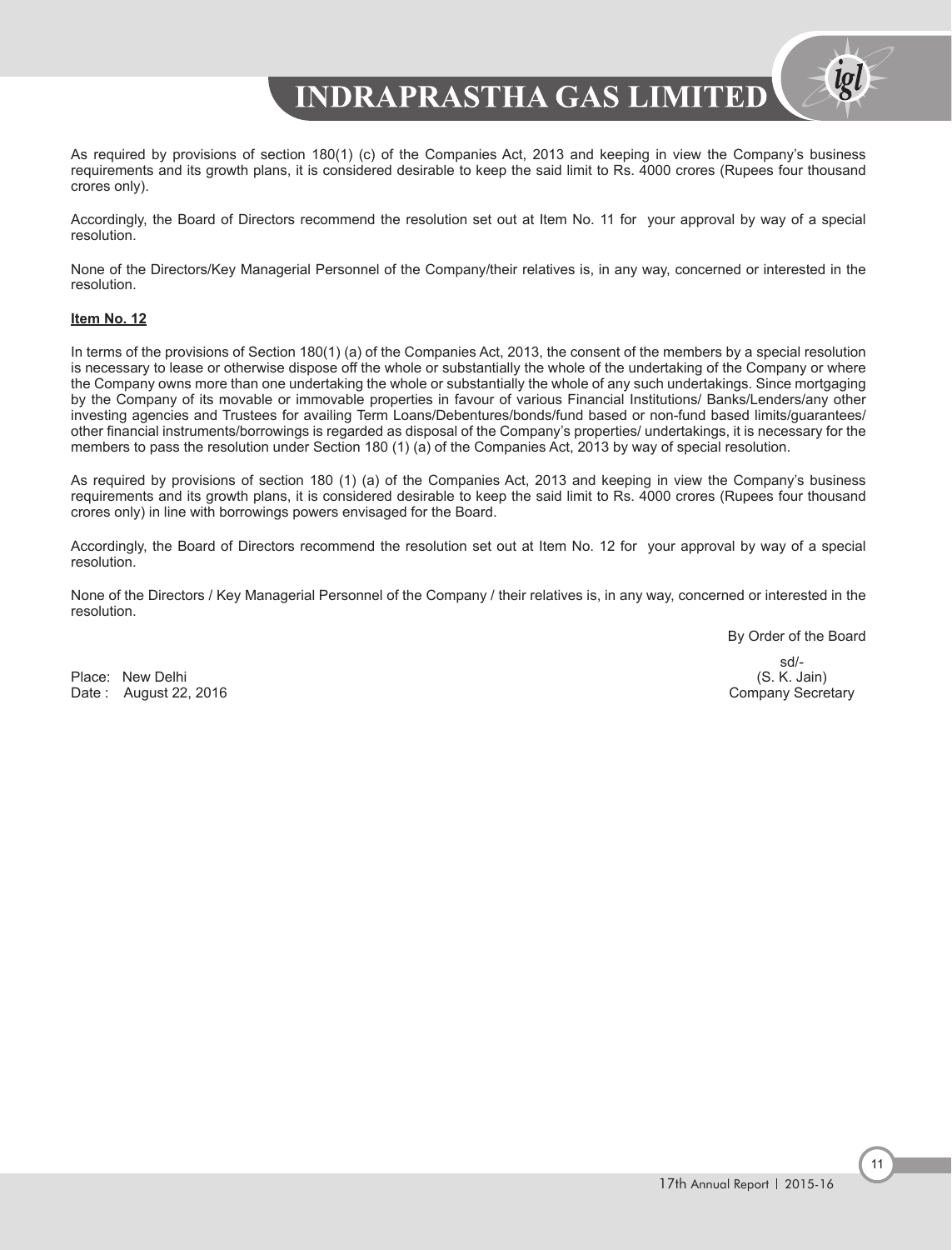

### **DETAILS OF DIRECTORS SEEKING APPOINTMENT/RE-APPOINTMENT IN ANNUAL GENERAL MEETING FIXED FOR SEPTEMBER 29, 2016**

| Name of the Director                                                                              | Shri M. Ravindran                                                                                                                                                                             | Shri Narendra Kumar                                                                                                    | Shri E.S. Ranganathan                                                                                                                                   |
|---------------------------------------------------------------------------------------------------|-----------------------------------------------------------------------------------------------------------------------------------------------------------------------------------------------|------------------------------------------------------------------------------------------------------------------------|---------------------------------------------------------------------------------------------------------------------------------------------------------|
| Date of Birth                                                                                     | 28.01.1957                                                                                                                                                                                    | 02.10.1958                                                                                                             | 30.05.1963                                                                                                                                              |
| Date of Appointment/Re-<br>appointment                                                            | 14.01.2015                                                                                                                                                                                    | 18.04.2016                                                                                                             | 01.06.2016                                                                                                                                              |
| Qualification                                                                                     | <b>Mechanical Engineer</b><br>and Post Graduate in<br>Management                                                                                                                              | <b>Electrical Engineer</b>                                                                                             | Instrumentation & Control<br><b>Engineer and Post</b><br>graduate in Management<br>(specialization in<br>Marketing)                                     |
| <b>Expertise in specific</b><br>functional area                                                   | He has rich and diverse<br>experience in the<br>Fertilizer and Oil & Gas<br>industries, particularly<br>in gas transmission,<br>petrochemicals and City<br>Gas Distribution sectors.          | He has rich and diverse<br>experience in fertilizers,<br>hydrocarbon industry<br>and City Gas Distribution<br>sectors. | He has rich and vast<br>experience of pipeline<br>project execution,<br>Operation & Maintenance<br>of Natural Gas pipelines<br>and compressor stations. |
| <b>List of other Companies</b><br>in which Directorship<br>held                                   | 1. GAIL (India) Limited<br>2. ONGC Petro Additions<br>Limited<br>3. Bhagyanagar Gas<br>Limited<br>4. Green Gas Limited<br>5. GAIL Global (USA) Inc.<br>6. GAIL Global (USA) LNG<br><b>LLC</b> | Nil                                                                                                                    | Maharashtra Natural Gas<br>Ltd.                                                                                                                         |
| <b>Chairman/ Member of</b><br>the Committee of Board<br>of Directors of other<br><b>Companies</b> | <b>Audit Committee</b><br>GAIL (India) Limited -<br>Member<br>Stakeholders Relationship<br>Committee<br>GAIL (India) Limited -<br>Member                                                      | Nil                                                                                                                    | <b>NIL</b>                                                                                                                                              |
| Shareholding in the<br>Company                                                                    | <b>NIL</b>                                                                                                                                                                                    | <b>NIL</b>                                                                                                             | 100 Equity shares                                                                                                                                       |
| Relationship with other<br><b>Directors</b>                                                       | No                                                                                                                                                                                            | No                                                                                                                     | <b>No</b>                                                                                                                                               |

12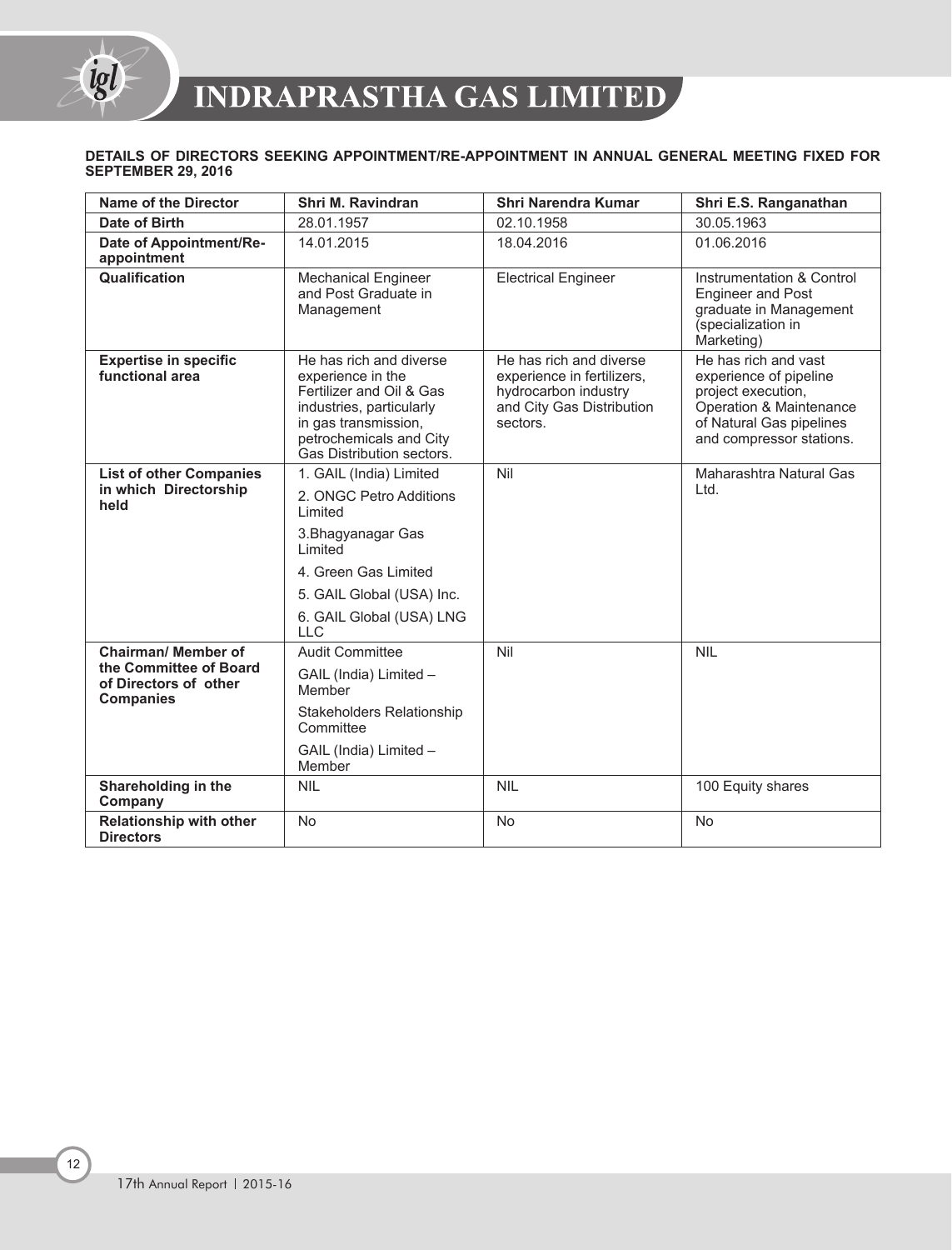|                                                                                                                                                                                                                                                                  | <b>INDRAPRASTHA GAS LIMITED</b>                                                                                                                                                                                                        |  |
|------------------------------------------------------------------------------------------------------------------------------------------------------------------------------------------------------------------------------------------------------------------|----------------------------------------------------------------------------------------------------------------------------------------------------------------------------------------------------------------------------------------|--|
|                                                                                                                                                                                                                                                                  | Regd. office: IGL Bhawan, Plot No. 4, Community Centre, Sector - 9, R.K. Puram, New Delhi-110022                                                                                                                                       |  |
|                                                                                                                                                                                                                                                                  | CIN: L23201DL1998PLC097614, Website: www.iglonline.net                                                                                                                                                                                 |  |
|                                                                                                                                                                                                                                                                  | Email: investors@igl.co.in, Tel No.: 011-46074607, Fax No.: 011-26171863                                                                                                                                                               |  |
|                                                                                                                                                                                                                                                                  | <b>ATTENDANCE FORM</b>                                                                                                                                                                                                                 |  |
| Member(s) or his/her/their proxy(ies) are requested to present this form for admission, duly signed in accordance with his/her/<br>their specimen signature(s) registered with the Company.                                                                      |                                                                                                                                                                                                                                        |  |
| Name: Client ID<br>Folio No. No. of Shares No. of Shares No. of Shares No. of Shares No. of Shares No. 1                                                                                                                                                         |                                                                                                                                                                                                                                        |  |
|                                                                                                                                                                                                                                                                  |                                                                                                                                                                                                                                        |  |
| I hereby record my presence at the 17th ANNUAL GENERAL MEETING of Indraprastha Gas Limited to be held on Thursday,<br>the September 29, 2016, at 11.30 a.m. at Manekshaw Centre, Parade Road, Delhi Cantonment, New Delhi-110010, or any<br>adjournment thereof. |                                                                                                                                                                                                                                        |  |
| Please $\checkmark$ in the box.                                                                                                                                                                                                                                  |                                                                                                                                                                                                                                        |  |
| $\Box$ Member $\Box$ Proxy                                                                                                                                                                                                                                       |                                                                                                                                                                                                                                        |  |
|                                                                                                                                                                                                                                                                  |                                                                                                                                                                                                                                        |  |
|                                                                                                                                                                                                                                                                  |                                                                                                                                                                                                                                        |  |
|                                                                                                                                                                                                                                                                  |                                                                                                                                                                                                                                        |  |
|                                                                                                                                                                                                                                                                  | <b>INDRAPRASTHA GAS LIMITED</b>                                                                                                                                                                                                        |  |
|                                                                                                                                                                                                                                                                  | Regd. office: IGL Bhawan, Plot No. 4, Community Centre, Sector - 9, R.K. Puram, New Delhi-110022<br>CIN: L23201DL1998PLC097614, Website: www.iglonline.net<br>Email: investors@igl.co.in, Tel No.: 011-46074607, Fax No.: 011-26171863 |  |
|                                                                                                                                                                                                                                                                  | <b>PROXY FORM - MGT - 11</b>                                                                                                                                                                                                           |  |
|                                                                                                                                                                                                                                                                  | (Pursuant to Section 105(6) of the Companies Act, 2013 and Rule 19(3) of the Companies (Management and<br>Administration) Rules, 2014)                                                                                                 |  |
|                                                                                                                                                                                                                                                                  |                                                                                                                                                                                                                                        |  |
|                                                                                                                                                                                                                                                                  |                                                                                                                                                                                                                                        |  |
|                                                                                                                                                                                                                                                                  |                                                                                                                                                                                                                                        |  |
|                                                                                                                                                                                                                                                                  |                                                                                                                                                                                                                                        |  |
|                                                                                                                                                                                                                                                                  |                                                                                                                                                                                                                                        |  |
|                                                                                                                                                                                                                                                                  |                                                                                                                                                                                                                                        |  |
|                                                                                                                                                                                                                                                                  |                                                                                                                                                                                                                                        |  |
|                                                                                                                                                                                                                                                                  |                                                                                                                                                                                                                                        |  |
|                                                                                                                                                                                                                                                                  | or failing him/her                                                                                                                                                                                                                     |  |
| 2.                                                                                                                                                                                                                                                               |                                                                                                                                                                                                                                        |  |
|                                                                                                                                                                                                                                                                  |                                                                                                                                                                                                                                        |  |
|                                                                                                                                                                                                                                                                  |                                                                                                                                                                                                                                        |  |
| 3.                                                                                                                                                                                                                                                               | or failing him/her                                                                                                                                                                                                                     |  |
|                                                                                                                                                                                                                                                                  |                                                                                                                                                                                                                                        |  |

Road, Delhi Cantonment, New Delhi-110010 and at any adjournment thereof, in respect of such resolutions as are indicated below:

........

 $\bullet$  $\bullet$ 

 $\chi$ 

 $\bullet$  $\bullet$  $\bullet$  $\bullet$ 

 $\bullet$ 

.... 36....

 $\begin{array}{c} \bullet \\ \bullet \\ \bullet \end{array}$  $\bullet$  $\bullet$  $\bullet$  $\bullet$ 

 $\ddot{\bullet}$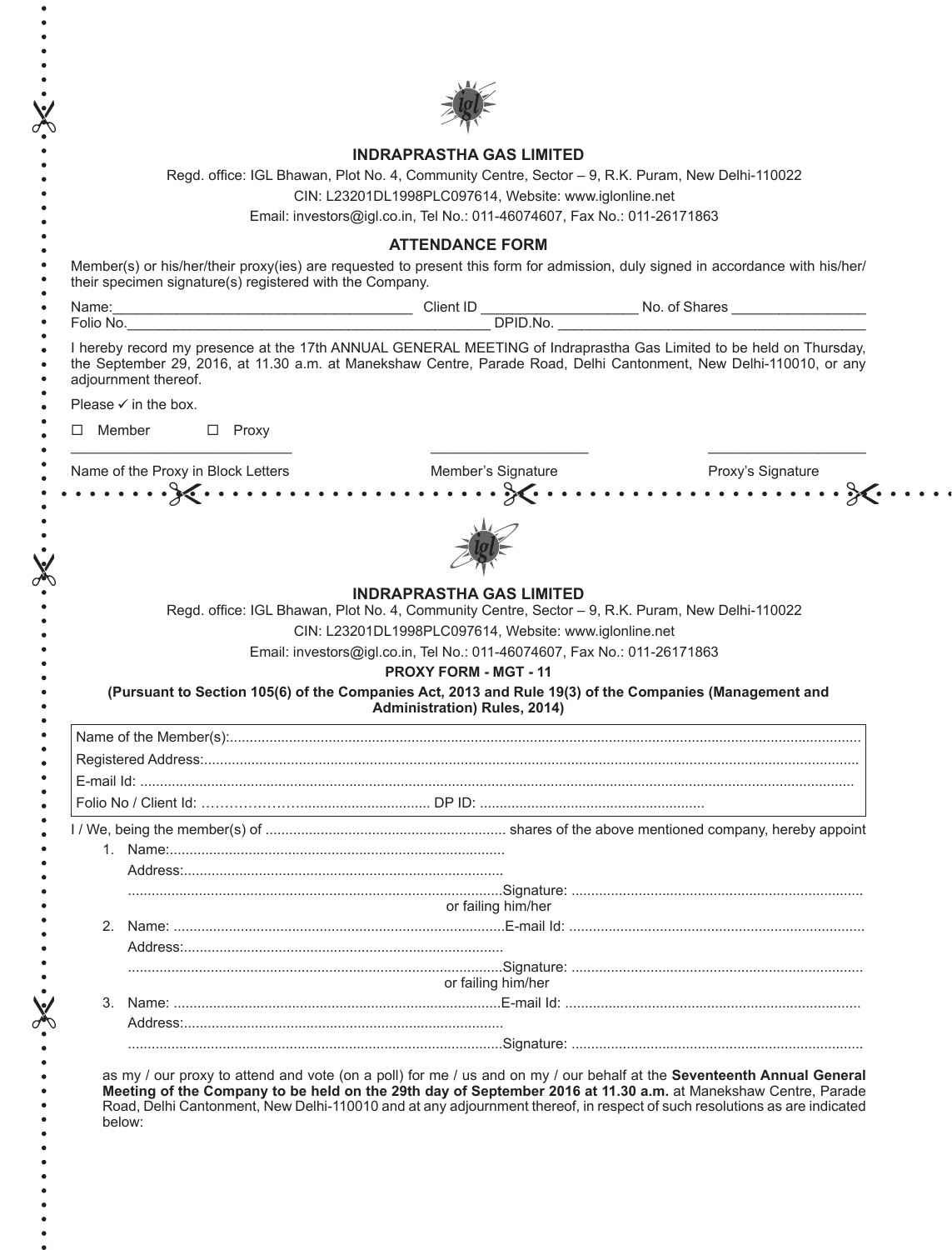| <b>Resolution No.</b> | <b>Resolutions</b>                                                                                                                                                                                                                                             |
|-----------------------|----------------------------------------------------------------------------------------------------------------------------------------------------------------------------------------------------------------------------------------------------------------|
| $\mathbf{1}$ .        | To consider and adopt the audited financial statements for FY ended 31.03.2016, the Reports of the<br>Board of Directors and Auditors thereon and the audited consolidated financial Statements for FY<br>ended 31.03.2016 and the reports of Auditors thereon |
| 2.                    | To declare a dividend on equity shares.                                                                                                                                                                                                                        |
| 3.                    | To appoint a Director in place of Shri M. Ravindran, who retires by rotation and being eligible, offers<br>himself for re-appointment.                                                                                                                         |
| 4.                    | Approval of remuneration payable to Statutory Auditors of the Company.                                                                                                                                                                                         |
| 5.                    | Appointment of Shri Narendra Kumar as Managing Director and approval of his remuneration.                                                                                                                                                                      |
| 6.                    | Appointment of Shri E.S. Ranganathan as a Director of the Company, not liable to retire by rotation.                                                                                                                                                           |
| 7.                    | Appointment of Shri E.S. Ranganathan as Managing Director and approval of his remuneration.                                                                                                                                                                    |
| 8.                    | Ratification of the remuneration payable to Cost Auditors of the Company for the financial year ending<br>31st March, 2017.                                                                                                                                    |
| 9.                    | Approval of material Related Party Transactions under a contract entered with GAIL (India) Limited.                                                                                                                                                            |
| 10.                   | Approval of material Related Party Transactions under a contract entered with GAIL (India) Limited.                                                                                                                                                            |
| 11.                   | Authority to the Board of Directors u/s 180(1) (c) of the Companies Act, 2013 to borrow money(s) for<br>business purposes of the Company for an amount up to Rs. 4000 crores.                                                                                  |
| 12.                   | Authority to the Board of Directors u/s 180(1) (a) of the Companies Act, 2013 to mortgage and/or<br>create charge on assets of the Company for an amount up to Rs. 4000 crores.                                                                                |

Signed this ................... day of ....................., 2016

Signature of Shareholder (s)

Signature of Proxy Holder (s)

Revenue Stamp of Re 1

**Notes:** 

**1. This form of proxy in order to be effective should be duly completed and deposited at the registered office of the Company not less than 48 hours before the commencement of the meeting.** 

**2. A Proxy need not be a member of the Company.**